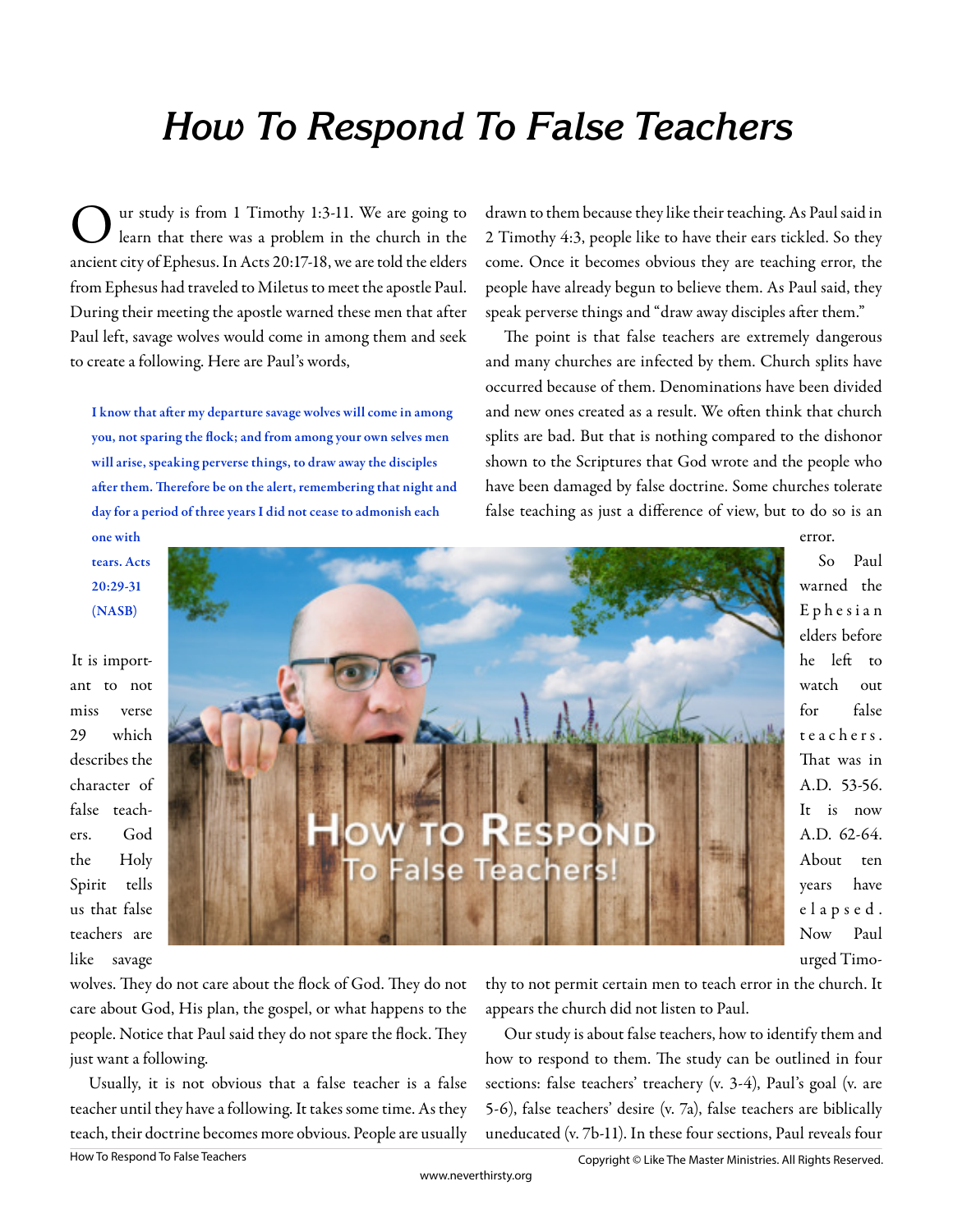characteristics of false teachers.

**False Teachers' Treachery.** In verses 3-4 Paul explained the treachery of the false teachers. He said,

As I urged you upon my departure for Macedonia, remain on at Ephesus so that you may instruct certain men not to teach strange doctrines, nor to pay attention to myths and endless genealogies, which give rise to mere speculation rather than furthering the administration of God which is by faith. 1 Timothy 1:3-4 (NASB)

Paul told us something that was not revealed in Acts 20. Paul said that he had urged Timothy, when both of them were in Ephesus, to instruct certain men not to teach strange doctrines. That command was not recorded in Acts 20. This fact illustrates again that Scripture does not always tell us everything that happens on a particular occasion or about a subject. We find this trait also in the gospels. Each gospel provides different sets of information. When we try to put them all together like a jigsaw puzzle, we learn more about what happened.

In verse 3, Paul refers to "certain men" who were in the church in Ephesus. Now it is possible that Paul had warned the elders in Miletus about these "certain men." But that does not seem reasonable since it is now about ten years later. It is also possible that the "certain men" to whom Paul referred were men who were aspiring to be elders, since later he gives the qualifications for elders in chapter 3 and refers to men aspiring to become elders. In chapter 5 he also discusses the discipline of elders. If so, these "certain men" were well-known in the congregation and were teachers already. Or, if that conclusion is not correct, then the "certain men" are just significant individuals in the church who are teaching and already have some people following them. Whatever the answer, Timothy has a problem.

Now let's look closer at two very important words that Paul used in verse 3. The first one is the Greek word that is translated as "instruct." A better understanding of the word is "to order" or "to command." That is, Paul urged or begged Timothy, the pastor of the church in Ephesus, to command these "certain men" to not teach. What were they not to teach? Paul mentions three things that these men are not to teach.

Do Not Teach Other Doctrines. The first thing these "certain men" were not to teach was strange doctrines. The Greek word that is translated as "teach strange doctrines," is one word. It is a compound word made of the *heteros*, which means "other," and *didaskalos*, which means teaching. That is, the word literally means "other teachings" or "other doctrines." This helps us understand that Paul was not referring to sensational teachings. On one occasion, Benny Hinn did that very thing. He announced at a crusade that God the Holy Spirit had told him that God was not a trinity. Instead, he said "there were nine of them." He explained that "God the Father had a body, soul, and spirit. Jesus had a body, soul, and spirit, and so did the Holy Spirit." That is how he concluded that "there were nine of them." Now, that is sensational teaching and is also "other doctrines." Paul's command would have included such teachings.

When Paul said that "other doctrines" could not be taught, he was referring to any teachings that were not given by himself or another apostle. "Other doctrines" is much broader than just the sensational. There are many different doctrines in the Bible, ranging from the simple to the complex. All of them are important because God communicated them through the prophets and apostles. This means teachers have a very heavy responsibility to understand what God has written and teach what He has communicated. That is why Paul commanded teachers in 2 Timothy 2:15 to . . .

Be diligent to present yourself approved to God as a workman who does not need to be ashamed, accurately handling the word of truth. 2 Timothy 2:15 (NASB)

Paul used two words that reveal teachers are to work hard at interpreting Scripture. The words are diligent and workman. The point is that Bible study is hard work, and the goal of any teacher is to be "approved."

The same message is given to us in Jude 3. There we are told to fight for "the" faith. The last part of Jude 3 says,

. . . I felt the necessity to write to you appealing that you contend earnestly for the faith which was once for all handed down to the saints. Jude 3b (NASB)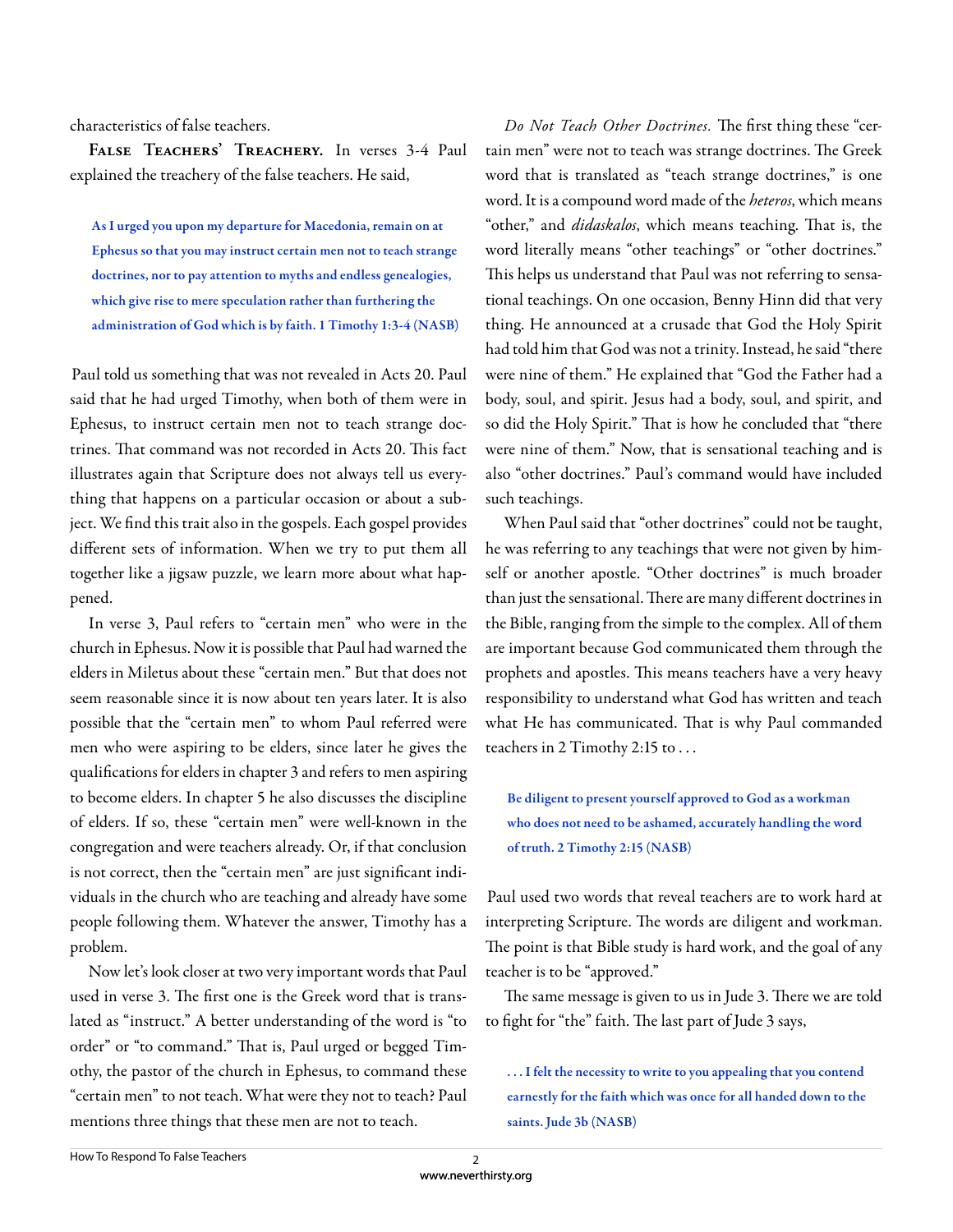Remember that the word "contend" in this verse is better translated as "fight." That is, Jude 3 says we are to fight for the Word of God. That means church pastors, leaders, and people need to fight for the accuracy of the truth of the Bible. But some pastors and leaders of churches do not follow Paul's instruction. Instead, they strive for unity in the congregation and allow false teaching to flourish. Some are more concerned about pleasing people or the size of the congregation than they are about teaching what God wants communicated. The longer they wait to take action against false teachers and biblically illiterate teachers, the more difficult it is to deal with the problem. So Paul reminded Timothy to command these men to stop teaching "other doctrines."

*Do Not Teach Myths.* The second thing these "certain men" were not to pay attention to were myths. That is, they were not to teach things that were false. Paul's warning would have included Jewish legends. In my library I have a two-volume set of books titled, "The Legends of the Jews." The author's name is Ginzberg. The title of the book describes the contents. It is about legends or myths. Paul was talking about myths. One of the legends in Ginzberg's book is about the creation of man. It claims that God asked everything He had created, including animals and angels, if they agreed that the creation of man was a good idea. The legend states that the angels did not have an opinion. The Angel of Love and the Angel of Justice favored the idea, but the Angel of Truth and the Angel of Peace opposed it. Now that is a myth.

Another example of myths is that people have contacted NeverThirsty and insisted that the Bible once said, "the lion will lie down with the lamb." But a careful search of Scripture reveals that the Bible never says that and has never said that. We checked with the Apocrypha, the pseudepigrapha, the Dead Sea Scrolls, and the Septuagint. None of them say, "the lion will lie down with the lamb." Yet, people insist that Isaiah 11:6 and Isaiah 65:25 once did say that. The truth is that both passages only state that the wolf will lie down or graze with the lamb, but not the lion. Yet, people will argue that the Bible used to say the lion will lie down with the lamb. That is a myth.

Some Christians argue using quotes from the early church fathers, Gnostic writings, and other sources. Since they are not Scripture, they are not to be considered inspired. We have to treat them as if they might be myth.

Do Not Teach Endless Genealogies. The third thing these "certain men" were not to pay attention to are endless genealogies. Yet, people do. The important word is "endless." It refers to a series that has no end. The Mormon church does that. Some believers do. The truth is the genealogies in Scripture are given to us primarily so that we can trace the ancestry of Christ. The other purpose is for Jewish heritage.

*Rather Than the Plan of God.* Next, notice that in the middle of verse 4, Paul said that such doctrines and nonbiblical topics result in "speculations." The Greek word for "speculations" has the sense of disagreements, disputes, and arguments. That is the result of believers being preoccupied in such topics that only result in arguments. There is no spiritual benefit. Yet, I know that some Christians think that Ezekiel 1 describes alien spaceships. What is the spiritual benefit? It only leads to arguments and speculations. That is Paul's point.

Then Paul ends verse 4 by saying that these false teachers do not help "the administration of God which is by faith." They are more interested in the sensational and controversial than the gospel. The phrase "which is by faith" helps us understand "the administration of God" refers to the gospel. But false teachers use the sensational and controversial to create a following. They seek a following. They want to entertain the listeners. So they look for the unusual. That is one way to create a following and they are all over the Internet. They are easy to find. If the teacher is sensational enough he will usually create a following.

FALSE TEACHERS' GOAL. Why do false teachers do this? Verses 5-6 reveal their goal. Verse 5 says,

#### But the goal of our instruction is love from a pure heart and a good conscience and a sincere faith. 1 Timothy 1:5 (NASB)

First, Paul gives us the goal of his instruction in verse 5 and then in verse 6 he gives us the goal of the false teacher. Paul is going to compare himself to the false teachers. Paul says the goal of his teaching was love. Paul was referring to his own commitment to teach. His commitment to teaching them was because he loved them. Then because Paul loved them, he would also want them to love others. Now notice that he said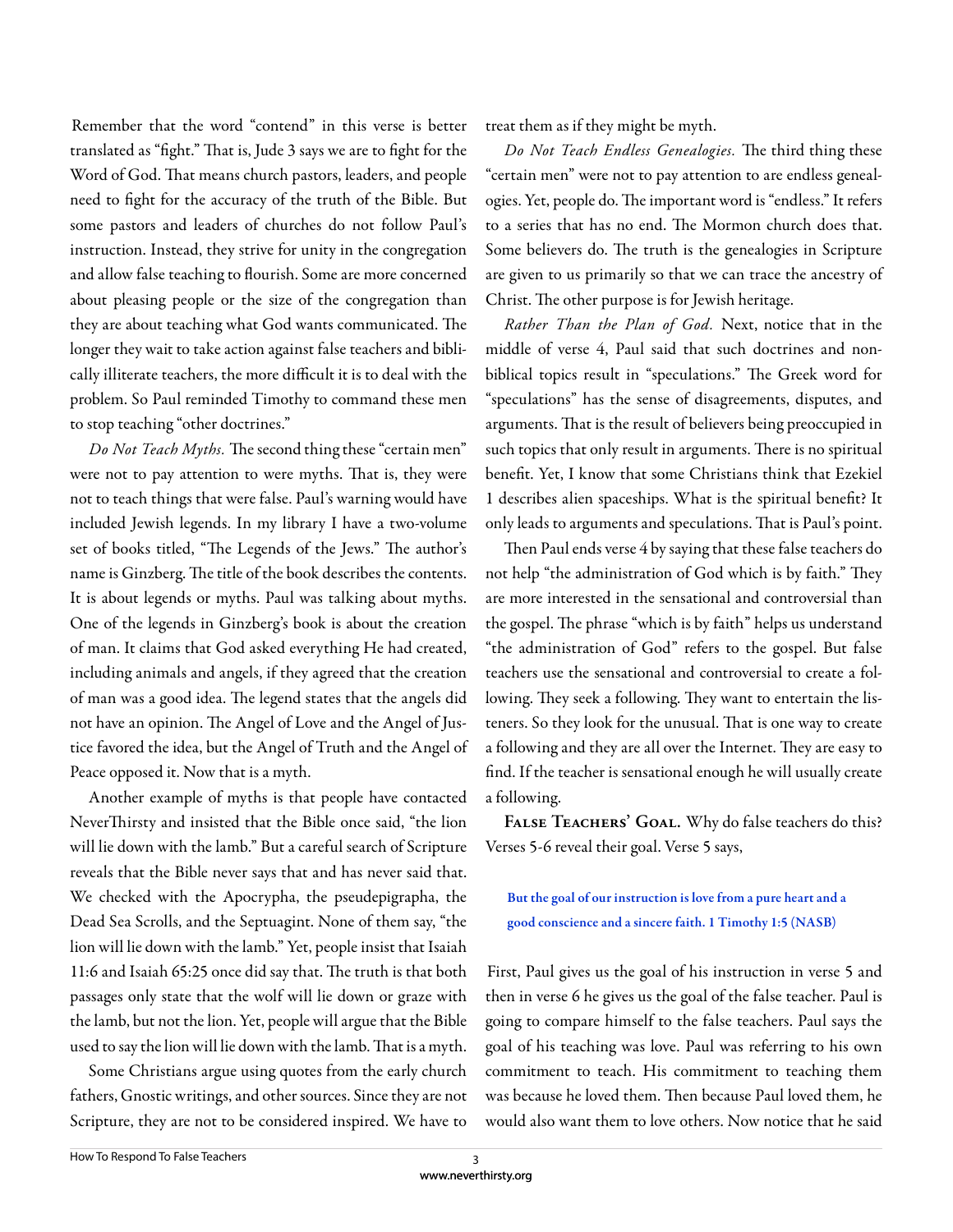his love came "from." The Greek word for "from" is important. It actually means "out of." That is, his love comes out of three things: a pure heart, a good conscience, and sincere faith.

Let me quickly define these words. This will help us understand what otherwise would be difficult to understand. The pure heart refers to a clean heart. Here are a few verses that will help,

Hide Your face from my sins And blot out all my iniquities. Create in me a clean heart, O God, And renew a steadfast spirit within me. Psalm 51:9-10 (NASB)

But thanks be to God that though you were slaves of sin, you became obedient from the heart to that form of teaching to which you were committed . . . Romans 6:17 (NASB)

A clean heart is one that is obedient. It is a heart that desires to obey. The second word "good conscience" is a conscience that is not feeling guilty due to some sin. That is, a clean heart and conscience that is not feeling guilty go together. Last, the phrase "sincere faith" means the person is a true believer. This is necessary before the first two can occur. Paul's point is that he is a believer. He strives to not sin, and not feel guilty. Such a godly man will love other people. He was a godly man who loved them, and that affected his teaching and them.

But in verse 6, Paul said that was not true of the false teacher.

#### For some men, straying from these things, have turned aside to fruitless discussion . . . 1 Timothy 1:6 (NASB)

Their commitment to teaching was not for the people. They had sinful hearts, guilty consciences, and were unbelievers. As a result, their teaching was nothing but fruitless discussions. The Greek word for "fruitless" means "empty talking." Because of their disobedient hearts, guilty consciences, and being unbelievers, their teaching was empty. Oh, the people loved it, but the people did not learn and become more like Christ. The false teachers simply used the Bible to entertain people. We can see that on television and the internet. Their goal is entertainment.

So, the first characteristic of false teachers is that they teach error. The second characteristic is that they are unbelievers and do not truly love the people.

FALSE TEACHERS' DESIRE. In verse 7, Paul now shifts from the goal of the false teacher to their desires. In the first part of verse 7, Paul said there were some in the church in Ephesus who were . . .

. . . wanting to be teachers of the Law. 1 Timothy 7a (NASB)

When Paul said this, he was referring to individuals who wanted to be recognized as teachers of the Law.

I remember the first time I taught the Bible. I was a junior high school teacher and was asked by a student to teach the book of Revelation after school. So, she organized a Bible study and I taught the book of Revelation. I had never taught the book before. I knew very little about the book, but I agreed. Now I did not start teaching because I desired to be a teacher. I taught the book because I did not want to disappoint the young people. After some time, I loved them with agape love.

It is not uncommon for individuals to buy a book by some well-known Bible teacher and then teach the book. Some individuals are motivated by love. Others desire to be teachers. But they do not always realize they will be punished if they teach any of the errors the author has put into his book. He or she will be held responsible for teaching error (James 3:1-2). So, Paul has given another characteristic of these false teachers. They are driven by their desire to be teachers.

Therefore, the first characteristic of false teachers is that they teach error. The second characteristic is that they are unbelievers and do not truly love the people. The third characteristic of false teachers is that they want to be known as Bible teachers.

**False Teachers are Biblically Uneducated.**  Then Paul added that there was another problem with these false teachers. He said,

. . . they do not understand either what they are saying or the matters about which they make confident assertions. 1 Timothy 7b (NASB)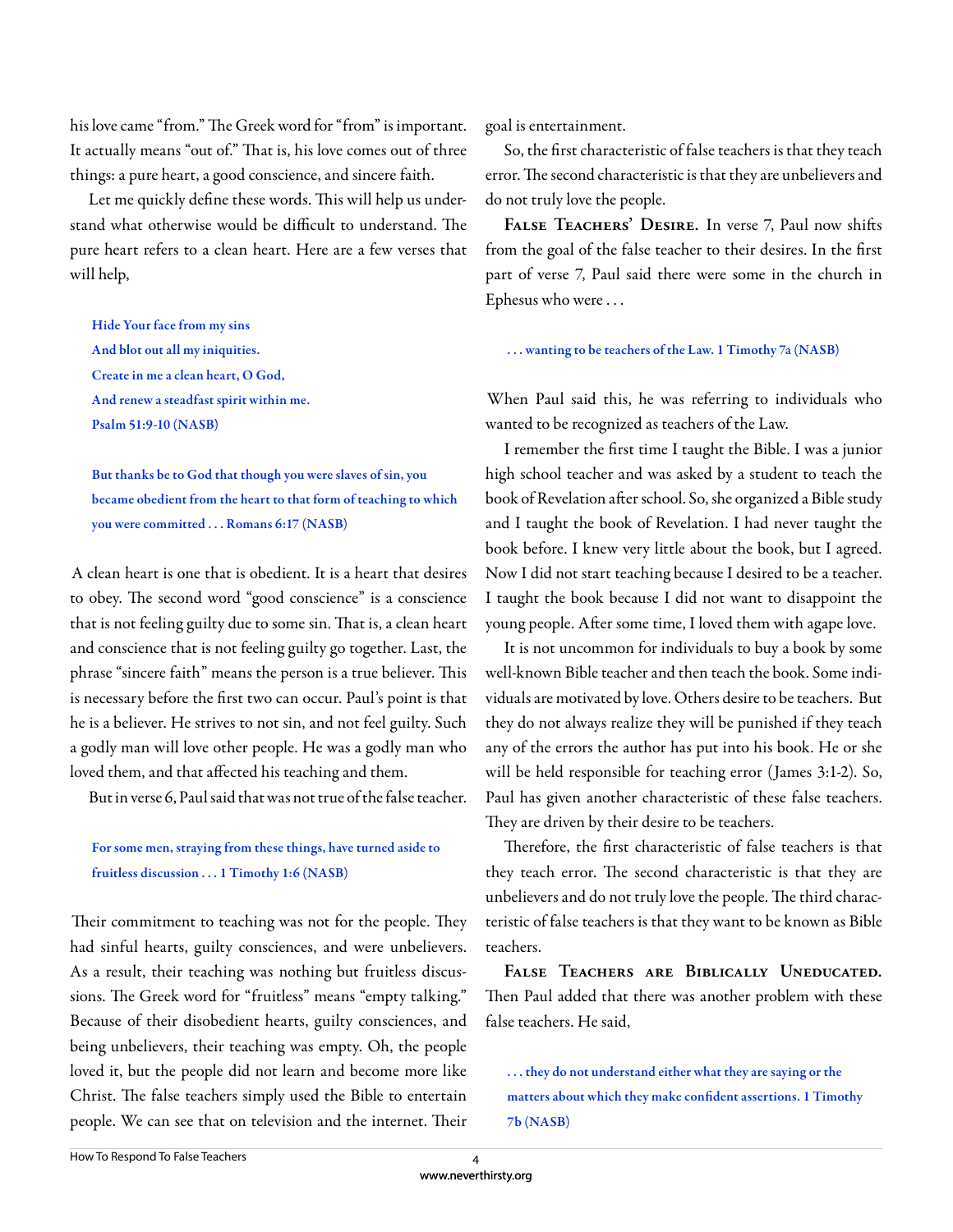*Teachers Did Not Know Scripture.* Our English Bibles do not accurately communicate what Paul meant by "they do not understand." The Greek reveals that Paul was saying these teachers were in a state of being biblically illiterate.

They were uneducated in the Scriptures. This reminds me of the apostle Peter's statement in 2 Peter 3:16 that the untaught and unstable distorted the apostle Paul's teachings and . . .

#### . . . also the rest of the Scriptures, to their own destruction. 2 Peter 3:16 (NASB)

This occurs when men and women want to be teachers and do not have a strong knowledge of Scripture. They know enough Scripture to think they are ready to teach the Bible. Then they teach without having a complete understanding of Scripture and they make many mistakes. This is a sad truth. It is happening in many churches today. I have sat in Sunday schools and listened to teachers. It is amazing how many errors are taught. What is worse is that the people who are listening think they are being taught the truth.

Teachers Made Confident Assertions. Then Paul added that these men were making confident assertions about what they are teaching. This is an important lesson for us. Just because someone is confident, dynamic, and energetic does not mean they are empowered by the Spirit and speak truth. This is a serious problem on the Internet. Some think they are capable to handle Hebrew and Greek because they can use Strong's Concordance or some Bible software. They fail to realize that seminarians study Greek for two years in order to understand Greek. Yet, I have seen some men make dogmatic statements about the meaning of Greek words. The truth is, they are not ready to teach.

*Correct Teaching of the Law*. Then Paul gave us a hint as to the error these false teachers are committing. He says in verses 8-11,

But we know that the Law is good, if one uses it lawfully, realizing the fact that law is not made for a righteous person, but for those who are lawless and rebellious, for the ungodly and sinners, for the unholy and profane, for those who kill their fathers or mothers, for murderers and immoral men and homosexuals and

kidnappers and liars and perjurers, and whatever else is contrary to sound teaching, according to the glorious gospel of the blessed God, with which I have been entrusted. 1 Timothy 1:8-11 (NASB)

What was the error of these false teachers? Paul explained in verses 9-11. He said the "law is not made for a righteous person." That is, these false teachers taught that salvation was the result of keeping the Law plus the gospel. Then in verses 8-10, Paul gave a long list of sins and connected those sins with the glorious gospel of God. Paul's point is that the gospel is for those whom God considers to be unrighteous. The gospel is for people who recognize that they are sinners because they have committed sins. The Law was designed to bring sinners to Christ. Galatians 3:24 says,

### Therefore the Law has become our tutor to lead us to Christ, so that we may be justified by faith. Galatians 3:24 (NASB)

Now that is why the Law is good. The Law helps us see our sin and leads us to Christ. There is only way to heaven, and it is through faith in Jesus Christ. It is not by works (Ephesians  $2:8-9$ ).

So these false teachers were teaching that believers must keep the Law in order to go to heaven. They needed to be stopped.

CONCLUSION. In conclusion, the first characteristic of false teachers is that they taught error. The second characteristic is that they were unbelievers and did not truly love the people. The third characteristic of false teachers is that they desired to be Bible teachers. They lacked humility. The fourth characteristic is that they distorted the doctrine that salvation is by faith alone in Christ alone. They distorted the gospel in some way.

Therefore, if you find someone who is a false teacher in your church, contact your pastor or an elder of your church so that false teaching can be stopped. This is the command of Paul. False teaching is an abomination to God. False teaching can send people to hell and it does not result in spiritual growth. The second thing to do is to stop listening to them. The third thing is to pray for them and those who have been deceived by